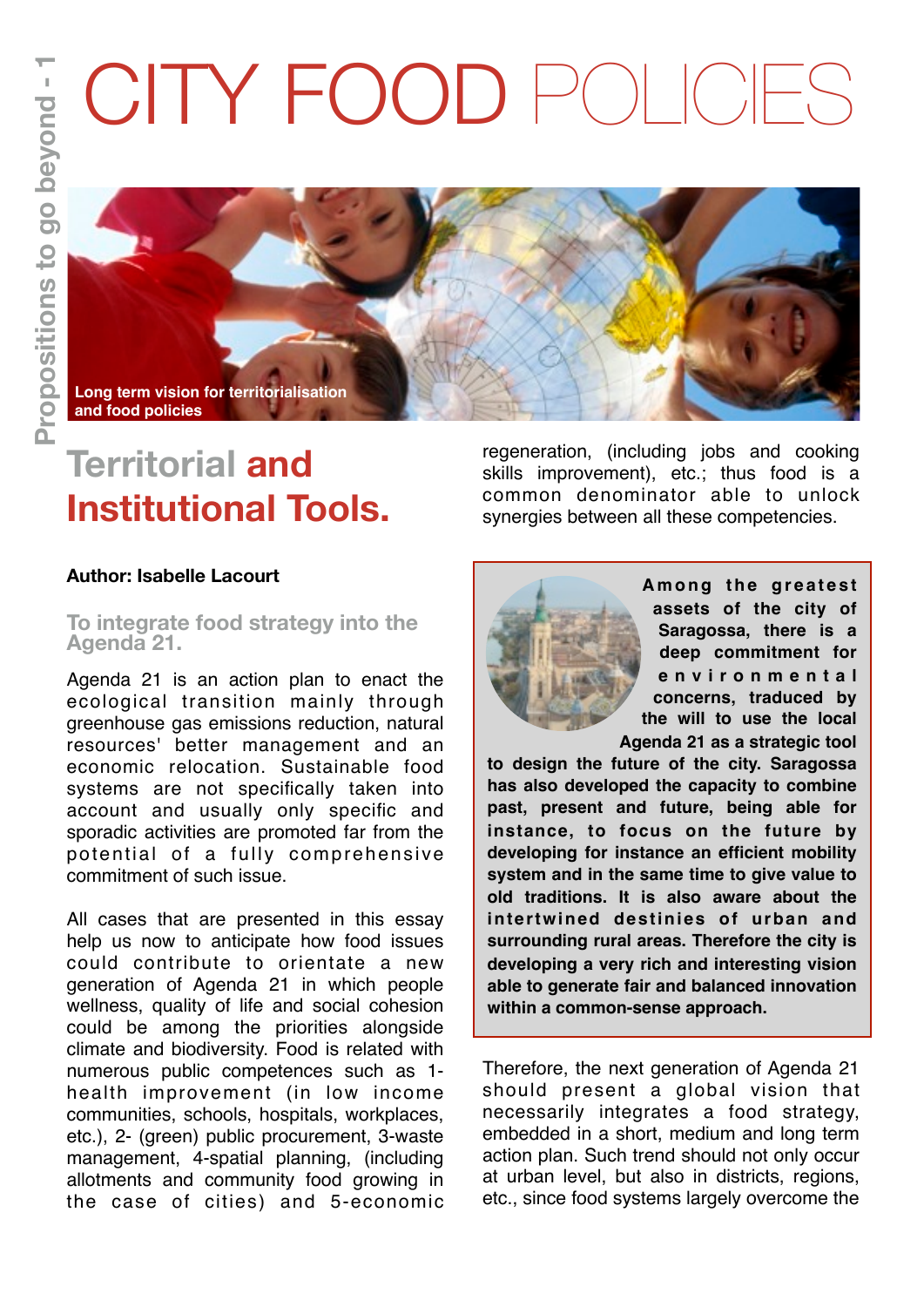scale of cities and different levels of local authorities need to coordinate their efforts together. The appointment of "food managers" with well-defined responsibilities, whose role is to integrate the food action plan with the other territorial strategies, could help decision makers and elected officials to arbitrate between the numerous and competing priorities related to food issues. In parallel, international networks should also actively work to raise awareness on the importance of food issues and enable efficient campaigning and training for all decision makers, to increase skill and awareness on food issues.



**In 2001, as a result of this policy work, the Toronto Food Charter was e n d o r s e d b y C i t y Council, as a support to the national commitment to food security providing a well-rounded roadmap in** 

**which Toronto not only acknowledge the importance food plays at personal and community level, but also in many core urban issues such as: health, education, well-being, standard of living, cultural pluralism, business and employment, environment and traffic pollution.**

# **To create territorial Agencies using plural-disciplinary approach based on subsidiarity and participation.**

Until yesterday, we could pretend to ignore foodrelated impacts on health, local and global economy, environment etc. Today, in front of all evidences raised worldwide in different urban and rural contexts, this cannot be anymore an alibi for immobilism. However the lack of suitable governance tools hinders the efforts of decision makers. That's why the experiment of Food Policy Council (FPC) launched in the USA three decades ago is very interesting.

Since the first FPC has occurred in Tennessee, their applicability and popularity has spread in all North America. They generally operate at the sub-national (local, regional, or province/state) level and may also serve more than one jurisdictional level. They can be either formally embedded in government structures, or operate outside government, with all possible intermediary situations and often seek to establish a long-term role in advising decision makers on food issues and advocating for food system reform, under different forms and functions. They are a good example of participatory democracy, in which citizens can play a meaningful role in policy deliberation, even when much of the expertise, power, and authority in food systems are all concentrated in higher levels of government and the private sector.

Assuming that the role of future Agenda 21 could be to develop specific food strategies based on an holistic vision of sustainable development, Territorial Agencies for Food Policies, on the model the FPCs, could become governance tools stating on food strategies, in which food governance could shift from an obligation of means to an obligation of results, following a frame of management sufficiently flexible and adaptable to local contexts, that refer back to a tailor-made food metrics system. The same should apply also to the relationships between all different levels of governance concerned (national-federal, regional, urban, etc.), all following common guiding principles. In such a picture, Territorial Agencies for Food Policies would become the conductors able to interpret the score according to orchestra size and instruments.



**In 2011, the city of Bristol h a s m a d e a s t e p forward, bringing such governance tool in**  Europe. When **interviewed, Bristol City Councillors and staff clearly expressed that "***Who* 

*Feeds Bristol" report has helped raise the profile of how important the local food system is for the local economy and for health and wellbeing. (...) 'Bristol Good Food' message has helped to engage key influencers, and has helped to unite those working on nutrition, with those working on sustainability and on local economic regeneration***." Therefore the benefit of such experiment lays today in the capacity to**  summarize numerous food-related **challenges in few simple priorities.**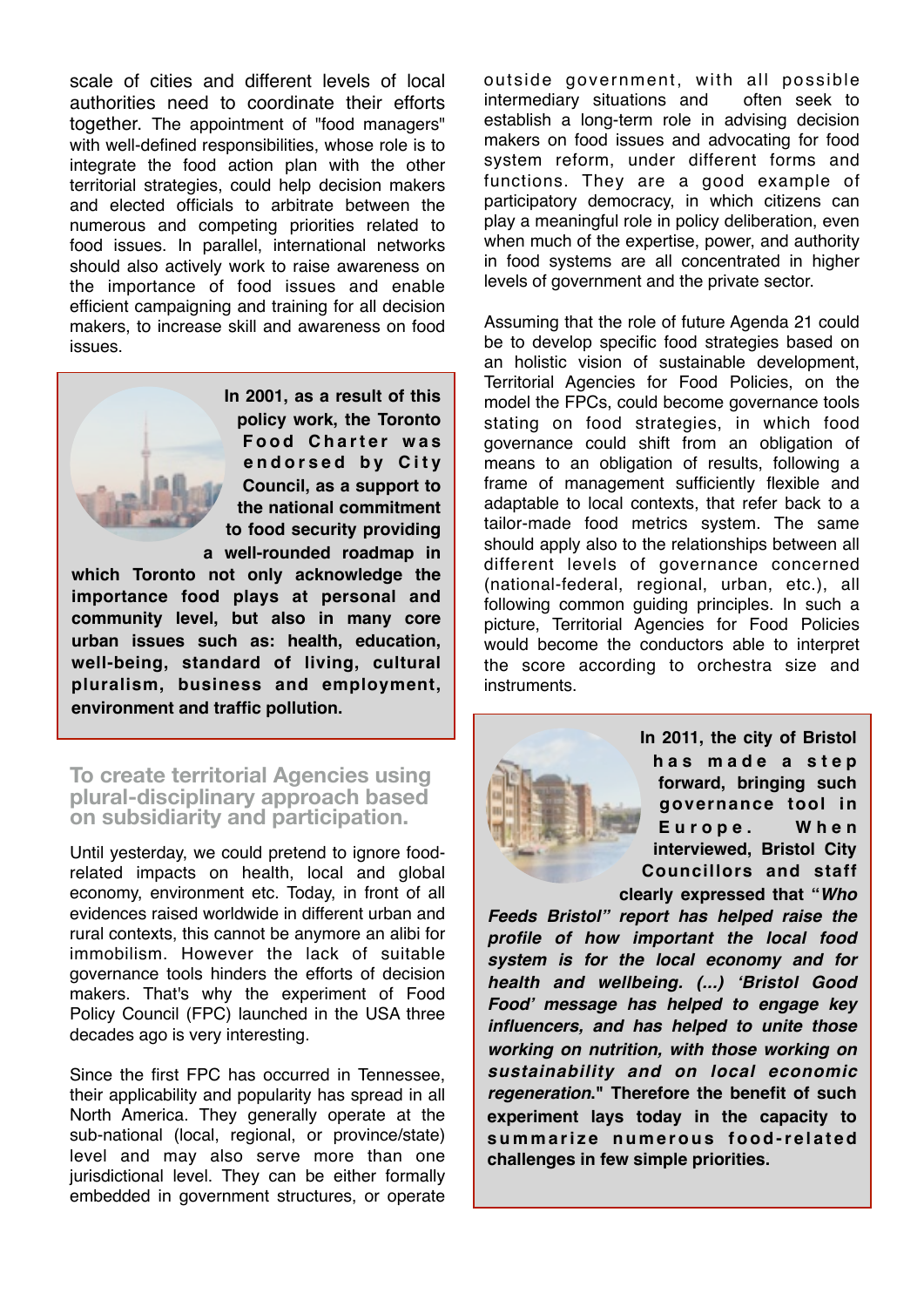

**A c c o r d i n g t o t h e declarations reported above, Bristol FPC has been able to remove b a r r i e r s ( e i t h e r p s y c h o l o g i c a l o r material) on the will of politicians and decision** 

**makers to convince them that sustainable food systems can be a winning key showcase window for the shift to a greener economy and lifestyle. It is now very interesting to follow such experiment, in order to understand how it will frame efficiently with the numerous existing urban and regional planning instruments.**

AFPs' members should be distinguished in three different boards: 1- elected officials and 2- staff , both working at all levels and in different services of local authorities and consular chambers, 3 civil society, including the different sectors according to food life cycle approach: farmers, food companies caterers and distributors representatives, local experts, academics and ONGs. They would start by doing an initial state of the art, based on the analysis of food statistics, health, economical parameters and Agenda 21 metrics, in order to give insights on local food production potential, urban sprawling pressure, patterns of healthy food consumption and environmental impacts.

#### **To connect the different territorial levels of the Agencies for Food Policies (AFP).**

Large urban communities certainly deserve their own Agencies for Food Policies, but it is at regional level, that it is possible to better integrate food production and consumption in a coherent system made of urban and rural areas. Regional Agencies for Food Policies could be first introduced to coordinate and anticipate agricultural offer and food demand in order to reconcile urban and rural areas in a complementary and not rival relationship; to structure sustainable food supply chain that create employment; to support greener, ecoefficient food production and services and finally to give food a regional/local identity as a quality marker consumers can value.



**R e n n e s M e t r o p o l e 's experience shows how the implementation of c o n s u l t a t i o n m e c h a n i s m s a n d dialogue tools allows the different stakeholders to defend their positions and to** 

**resolve conflicts about the spatial repartition between urban and rural areas. The implementation of the Archipelago city forces urban extension into planning guidelines that reverse the order of priorities, thus promoting farming corridors and spaces, also in function of urban population food needs. However, dialogue and consultation are not sufficient and specific measures are needed to contrast the actual trend (loss of agricultural land, reduction of the number of farmers, agriculture intensification and monoculture), in order to support local producers to create and/or take over farms, by solving land access problems, giving appropriate economic support, reducing bureaucratic obstacles etc. and enabling small scale producers to meet food safety standards etc. .**

At local level, these AFPs should work in relation with specific food logistics agencies established to be representative of suitable level of people concentration. The objective of such agencies would be to manage both information and goods flows, in order to match food offer and demand at local level while insuring that public buyers can have daily access to fresh local food at a fair price. The advantage of such system would be to optimize economic and environmental performances of transport by pooling orders made by all public bodies, thus creating suitable conditions for local food hubs' economical rentability and in the same time giving small producers access to public procurement.